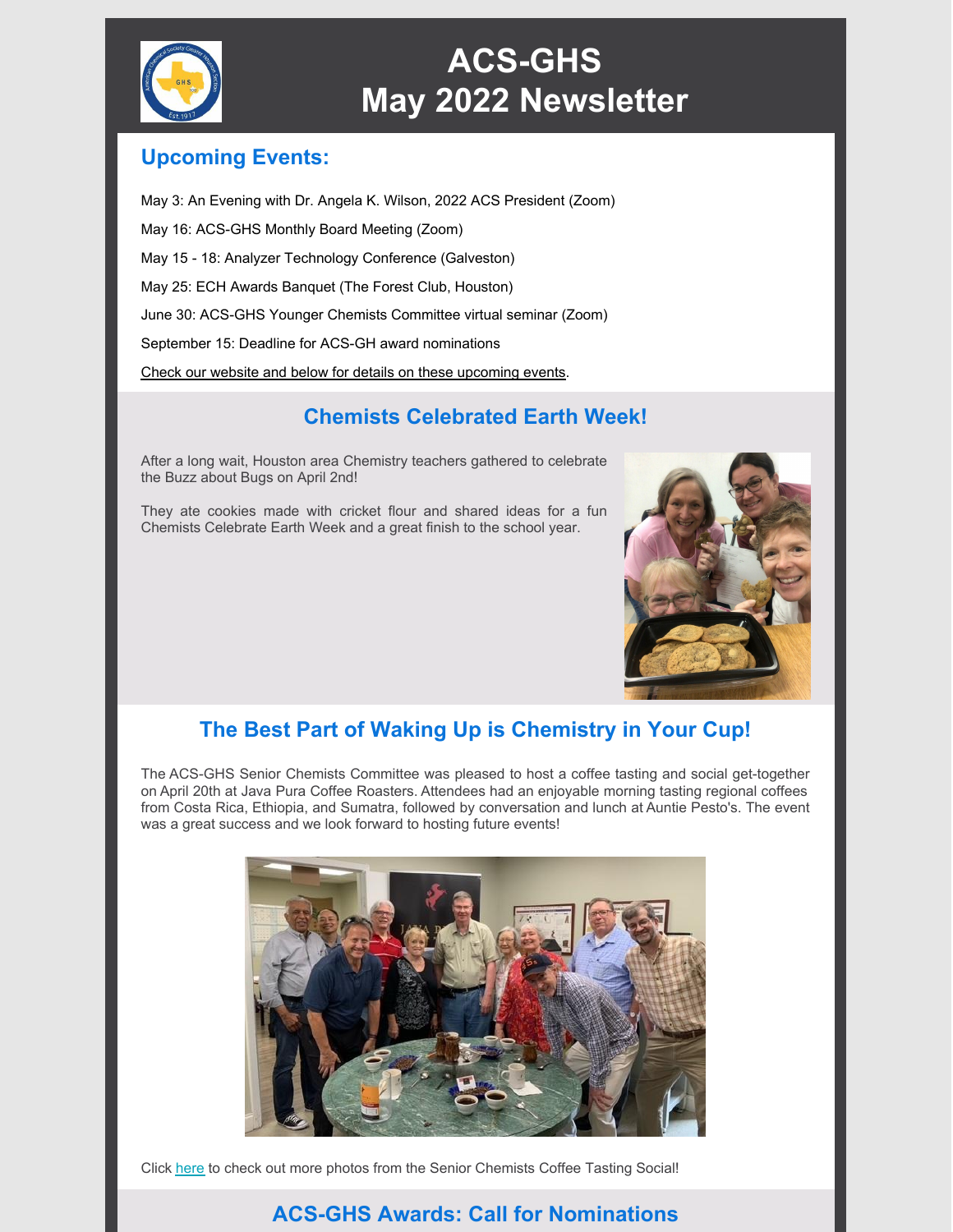Know someone that has done outstanding work for ACS-GHS?

Nominate them for either a local or national award!

- Visit **GHS [Awards](https://acsghs.wildapricot.org/awards)** for nomination details and past winners.
- **Information on ACS Regional awards can be found[here](https://www.acs.org/content/acs/en/funding.html).**
- Direct inquiries and submit nomination packets by**September 15** to [acs-ghs@acs-ghs.org](mailto:acs-ghs@acs-ghs.org).

#### **Invention and Innovation**

In 2022, ACS-GHS is providing a variety of events that highlight invention and innovation. Additionally, we will provide content and resources for those interested in invention and innovation.

#### **May Invention and Innovation Fun Facts**

May is National Inventor Month! Here are some fun chemistry inventions:

- Ruth Fuller Brown, along with her research associate Elizabeth Lee Hazen, discovered nystatin, the first antibiotic effective against fungal diseases in humans. **[Learn](https://www.mtholyoke.edu/175/gallery/rachel-fuller-brown) more**
- Polyethylene was an accidental invention in 1898 while researching diazomethane.**[Learn](https://en.wikipedia.org/wiki/Polyethylene#:~:text=Polyethylene was first synthesized by,in 1898 while investigating diazomethane) more**
- Ruth Benerito discovered wash-and-wear cotton fabric that has fewer wrinkles after washing. **[Learn](https://www.sciencehistory.org/historical-profile/ruth-benerito) more**

#### **May Invention and Innovation Resource**

The US Patent and Trademark Office recently launched the **Patent Trial and Appeals Board (PTAB) Pro** Bono Program to assist [independent](https://www.uspto.gov/patents/patent-trial-and-appeal-board/patent-trial-and-appeal-board-pro-bono-program-independent) inventors with free legal assistance in preparing ex parte appeals to the PTAB.

### **An Evening with Dr. Angela K. Wilson, 2022 ACS President**

Dr. Angela Wilson (2022 ACS President) will join us to speak about her research in the area of quantum chemistry, as well as her professional journey in the sciences. The title of Dr. Wilson's talk is *A Computational Chemistry Journey: A Look Across the Periodic Table*. **[Read](https://acsghs.wildapricot.org/event-4766110) more**

> **Tuesday, May 3, 2022 6:30 - 8:00 PM Zoom**



**[Register](https://acsghs.wildapricot.org/event-4766110)** to receive the Zoom link via email.

### **Analyzer Technology Conference 2022**

#### **May 15 - 18, 2022 Galveston Island Convention Center**

The largest North American conference for process analyzer technology focuses on measurement, sampling and online analysis as pertains to refining, petrochemicals, chemical processing and hydrocarbon production. The event will include a large exhibition where the latest solutions to analytical issues will be made available, several one day training courses, and a two day technical symposium featuring relevant new papers about sampling, data analysis and process analytical equipment.

Visit the **Analytical [Technology](https://www.makingmeasurementsmatter.com/atc) Conference website** for program and registration information.

### **ACS - GHS Monthly Board Meeting**

ACS-GHS executive board meetings are usually scheduled on the third Monday of every month and are open to any members of the ACS-GHS that wish to attend.

#### **Monday, May 16, 2022 6:30 - 8:00 PM**

For the health and safety of our board and members, this meeting will be conducted online via Zoom.

Members are welcome to participate. Please**register for the [meeting](https://acsghs.wildapricot.org/event-4703953/Registration)** to receive the Zoom meeting link, or email [acs-ghs@acs-ghs.org](mailto:acs-ghs@acs-ghs.org) prior to the scheduled meeting date to be added to the meeting invitation.

### **Save the Date! ECH Awards Banquet**